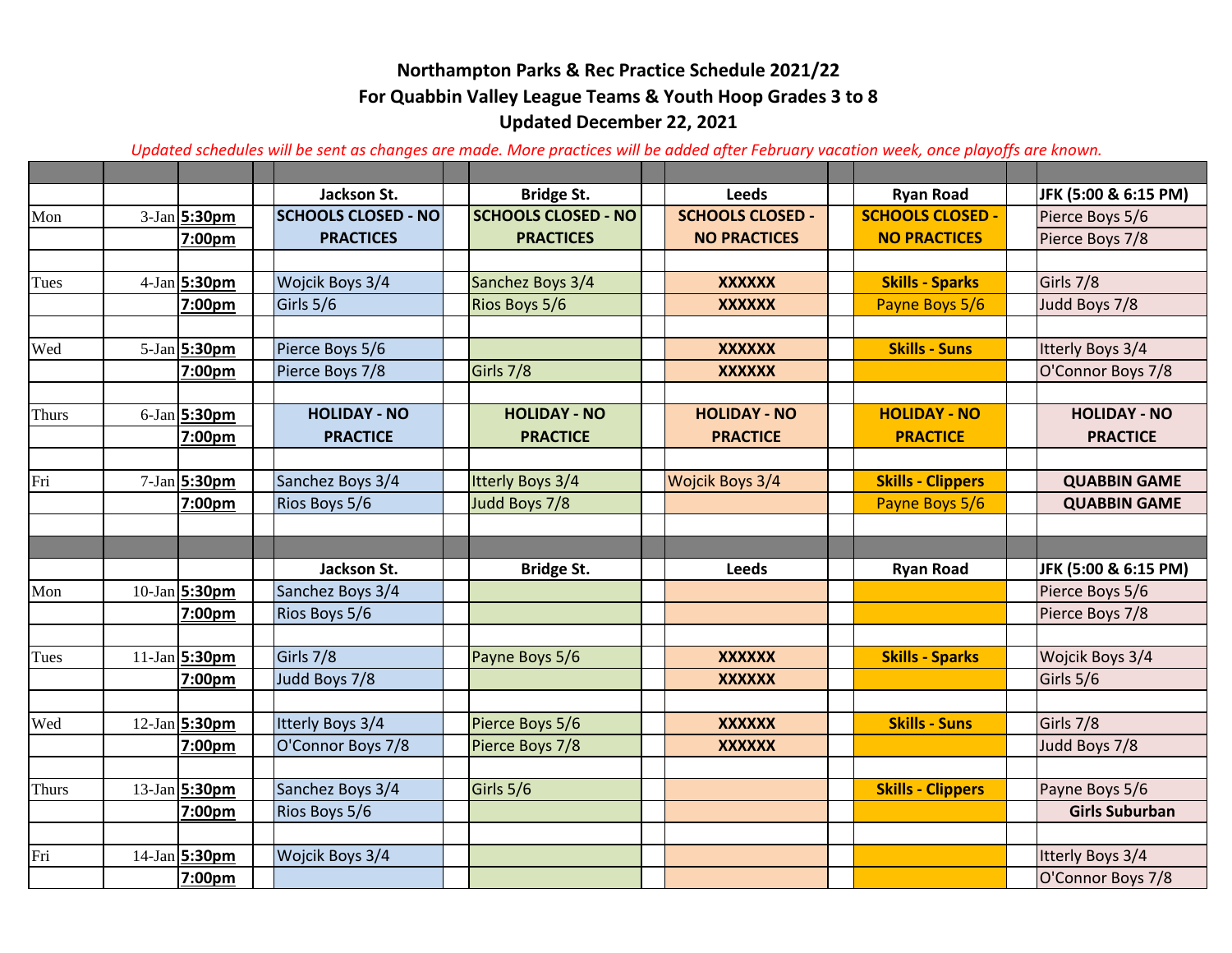|              |                             | Jackson St.         | <b>Bridge St.</b>       | <b>Leeds</b>        | <b>Ryan Road</b>         | JFK (5:00 & 6:15 PM)  |
|--------------|-----------------------------|---------------------|-------------------------|---------------------|--------------------------|-----------------------|
| Mon          | $17$ -Jan 5:30pm            | <b>HOLIDAY - NO</b> | <b>HOLIDAY - NO</b>     | <b>HOLIDAY - NO</b> | <b>HOLIDAY - NO</b>      | <b>HOLIDAY - NO</b>   |
|              | 7:00pm                      | <b>PRACTICE</b>     | <b>PRACTICE</b>         | <b>PRACTICE</b>     | <b>PRACTICE</b>          | <b>PRACTICE</b>       |
|              |                             |                     |                         |                     |                          |                       |
| Tues         | 18-Jan 5:30pm               | Payne Boys 5/6      | Wojcik Boys 3/4         | <b>XXXXXX</b>       | <b>Skills - Sparks</b>   | Sanchez Boys 3/4      |
|              | 7:00pm                      | Judd Boys 7/8       | Girls 7/8               | <b>XXXXXX</b>       |                          | Rios Boys 5/6         |
|              |                             |                     |                         |                     |                          |                       |
| Wed          | 19-Jan 5:30pm               | Girls 5/6           | <b>Itterly Boys 3/4</b> | <b>XXXXXX</b>       | <b>Skills - Suns</b>     | Pierce Boys 5/6       |
|              | 7:00pm                      | Girls 7/8           | O'Connor Boys 7/8       | <b>XXXXXX</b>       |                          | Pierce Boys 7/8       |
|              |                             |                     |                         |                     |                          |                       |
| <b>Thurs</b> | 20-Jan 5:30pm               | Sanchez Boys 3/4    | Pierce Boys 5/6         |                     | <b>Skills - Clippers</b> | Girls 5/6             |
|              | 7:00pm                      | Rios Boys 5/6       | Pierce Boys 7/8         |                     |                          | <b>Girls Suburban</b> |
|              |                             |                     |                         |                     |                          |                       |
| Fri          | 21-Jan 5:30pm               | Itterly Boys 3/4    | Wojcik Boys 3/4         | Payne Boys 5/6      |                          | O'Connor Boys 7/8     |
|              | 7:00pm                      |                     |                         |                     |                          | Judd Boys 7/8         |
|              |                             |                     |                         |                     |                          |                       |
|              |                             |                     |                         |                     |                          |                       |
|              |                             | Jackson St.         | <b>Bridge St.</b>       | <b>Leeds</b>        | <b>Ryan Road</b>         | JFK (5:00 & 6:15 PM)  |
| Mon          | $\overline{24}$ -Jan 5:30pm | Payne Boys 5/6      |                         |                     |                          | Pierce Boys 5/6       |
|              | 7:00pm                      |                     |                         |                     |                          | Pierce Boys 7/8       |
|              |                             |                     |                         |                     |                          |                       |
| Tues         | $25 - Jan$ 5:30pm           | Wojcik Boys 3/4     | Girls 7/8               | <b>XXXXXX</b>       | <b>Skills - Sparks</b>   | Girls 5/6             |
|              | 7:00pm                      | O'Connor Boys 7/8   |                         | <b>XXXXXX</b>       |                          | <b>Judd 7/8</b>       |
|              |                             |                     |                         |                     |                          |                       |
| Wed          | 26-Jan 5:30pm               | Sanchez Boys 3/4    | Pierce Boys 5/6         | <b>XXXXXX</b>       | <b>Skills - Suns</b>     | Itterly Boys 3/4      |
|              | 7:00pm                      | Rios Boys 5/6       | Pierce Boys 7/8         | <b>XXXXXX</b>       |                          | Girls 7/8             |
|              |                             |                     |                         |                     |                          |                       |
| <b>Thurs</b> | $27$ -Jan 5:30pm            | Wojcik Boys 3/4     | Sanchez Boys 3/4        |                     | <b>Skills - Clippers</b> |                       |
|              | 7:00pm                      | Girls 5/6           | Rios Boys 3/4           |                     |                          | <b>Girls Suburban</b> |
|              |                             |                     |                         |                     |                          |                       |
| Fri          | 28-Jan 5:30pm               | Itterly Boys 3/4    |                         |                     |                          | Payne Boys 5/6        |
|              | 7:00pm                      | Judd Boys 7/8       |                         |                     |                          | O'Connor Boys 7/8     |
|              |                             |                     |                         |                     |                          |                       |
|              |                             |                     |                         |                     |                          |                       |
|              |                             | Jackson St.         | <b>Bridge St.</b>       | Leeds               | <b>Ryan Road</b>         | JFK (5:00 & 6:15 PM)  |
| Mon          | 31-Jan 5:30pm               | Wojcik Boys 3/4     |                         |                     |                          | Pierce Boys 5/6       |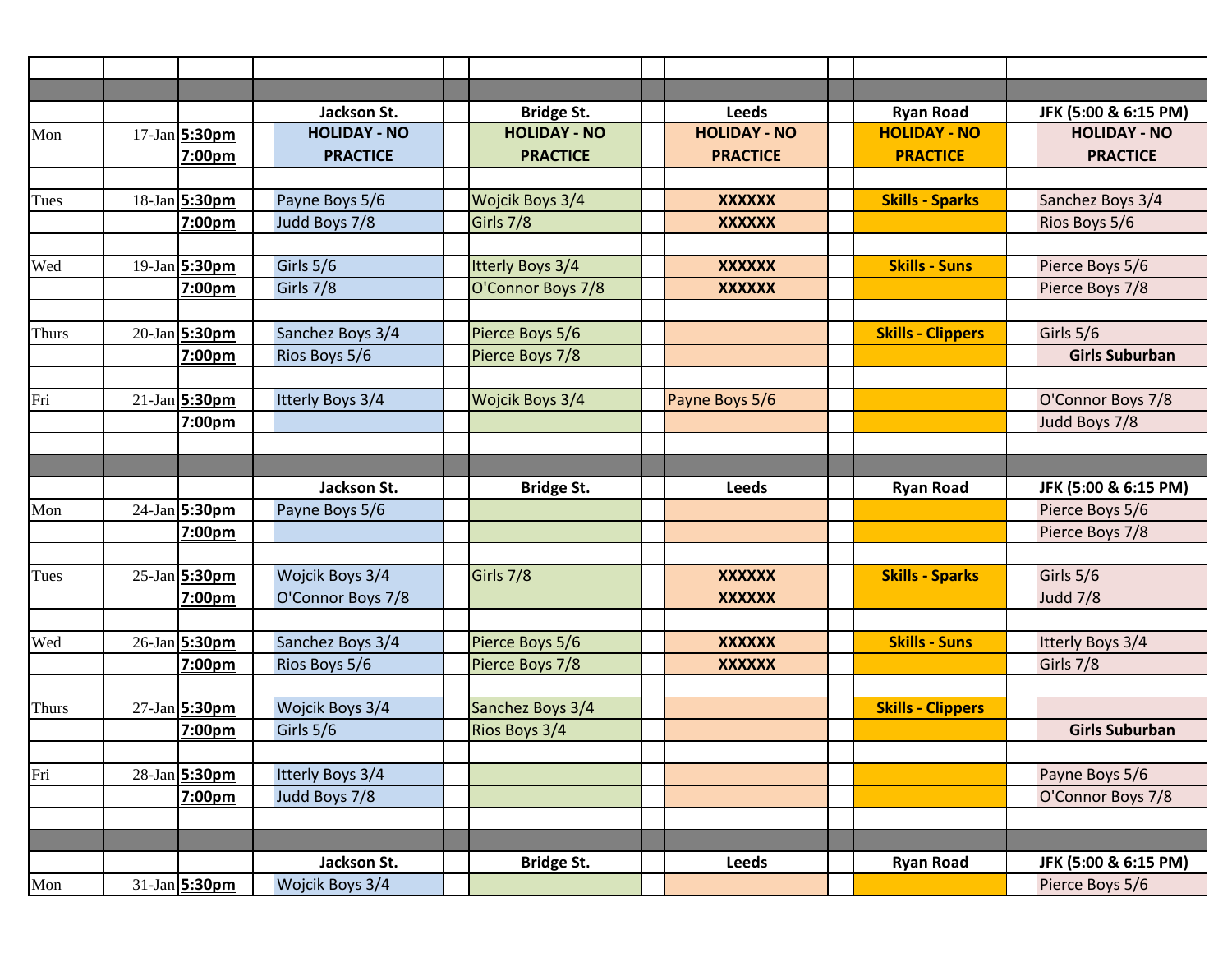|              | 7:00pm           | Girls 5/6         |                   |                  |                          | Pierce Boys 7/8       |
|--------------|------------------|-------------------|-------------------|------------------|--------------------------|-----------------------|
|              |                  |                   |                   |                  |                          |                       |
| Tues         | 1-Feb 5:30pm     | Girls 7/8         |                   | <b>XXXXXX</b>    | <b>Skills - Sparks</b>   | Sanchez Boys 3/4      |
|              | 7:00pm           | Judd Boys 7/8     |                   | <b>XXXXXX</b>    |                          | Rios Boys 5/6         |
|              |                  |                   |                   |                  |                          |                       |
| Wed          | 2-Feb 5:30pm     | Itterly Boys 3/4  | Pierce Boys 5/6   | <b>XXXXXX</b>    | <b>Skills - Suns</b>     | Girls 7/8             |
|              | 7:00pm           | O'Connor Boys 7/8 | Pierce Boys 7/8   | <b>XXXXXX</b>    |                          | Judd Boys 7/8         |
|              |                  |                   |                   |                  |                          |                       |
| <b>Thurs</b> | 3-Feb 5:30pm     | Payne Boys 5/6    |                   |                  | <b>Skills - Clippers</b> | Wojcik Boys 3/4       |
|              | 7:00pm           |                   |                   |                  |                          | <b>Girls Suburban</b> |
|              |                  |                   |                   |                  |                          |                       |
| Fri          | 4-Feb 5:30pm     | Payne Boys 5/6    | Sanchez Boys 3/4  | Itterly Boys 3/4 |                          | Girls 5/6             |
|              | 7:00pm           |                   | Rios Boys 5/6     |                  |                          | O'Connor Boys 7/8     |
|              |                  |                   |                   |                  |                          |                       |
|              |                  |                   |                   |                  |                          |                       |
|              |                  | Jackson St.       | <b>Bridge St.</b> | <b>Leeds</b>     | <b>Ryan Road</b>         | JFK (5:00 & 6:15 PM)  |
| Mon          | 7-Feb 5:30pm     | Pierce Boys 5/6   | Girls 5/6         |                  |                          | Sanchez Boys 3/4      |
|              | 7:00pm           | Pierce Boys 7/8   |                   |                  |                          | Rios Boys 5/6         |
|              |                  |                   |                   |                  |                          |                       |
| Tues         | 8-Feb 5:30pm     | Wojcik Boys 3/4   | Payne Boys 5/6    | <b>XXXXXX</b>    | <b>Skills - Sparks</b>   | Girls 7/8             |
|              | 7:00pm           | Judd Boys 7/8     |                   | <b>XXXXXX</b>    |                          | O'Connor Boys 7/8     |
|              |                  |                   |                   |                  |                          |                       |
| Wed          | 9-Feb 5:30pm     | Girls 7/8         | Itterly Boys 3/4  | <b>XXXXXX</b>    | <b>Skills - Suns</b>     | Pierce Boys 5/6       |
|              | 7:00pm           |                   |                   | <b>XXXXXX</b>    |                          | Pierce Boys 7/8       |
|              |                  |                   |                   |                  |                          |                       |
| <b>Thurs</b> | 10-Feb 5:30pm    | Sanchez Boys 3/4  | Girls 5/6         |                  | <b>Skills - Clippers</b> | Wojcik Boys 3/4       |
|              | 7:00pm           | Rios Boys 5/6     |                   |                  |                          | <b>Girls Suburban</b> |
|              |                  |                   |                   |                  |                          |                       |
| Fri          | 11-Feb 5:30pm    | Payne Boys 5/6    |                   |                  |                          | Itterly Boys 3/4      |
|              | 7:00pm           | O'Connor Boys 7/8 |                   |                  |                          | Judd Boys 7/8         |
|              |                  |                   |                   |                  |                          |                       |
|              |                  |                   |                   |                  |                          |                       |
|              |                  | Jackson St.       | <b>Bridge St.</b> | Leeds            | <b>Ryan Road</b>         | JFK (5:00 & 6:15 PM)  |
| Mon          | $14$ -Feb 5:30pm | Pierce Boys 5/6   |                   |                  |                          | Girls 5/6             |
|              | 7:00pm           | Pierce Boys 7/8   |                   |                  |                          | O'Connor Boys 7/8     |
|              |                  |                   |                   |                  |                          |                       |
| Tues         | 15-Feb 5:30pm    | Girls 7/8         | Wojcik Boys 3/4   | <b>XXXXXX</b>    | <b>Skills - Sparks</b>   | Sanchez Boys 3/4      |
|              | 7:00pm           | Judd Boys 7/8     |                   | <b>XXXXXX</b>    |                          | Rios Boys 5/6         |